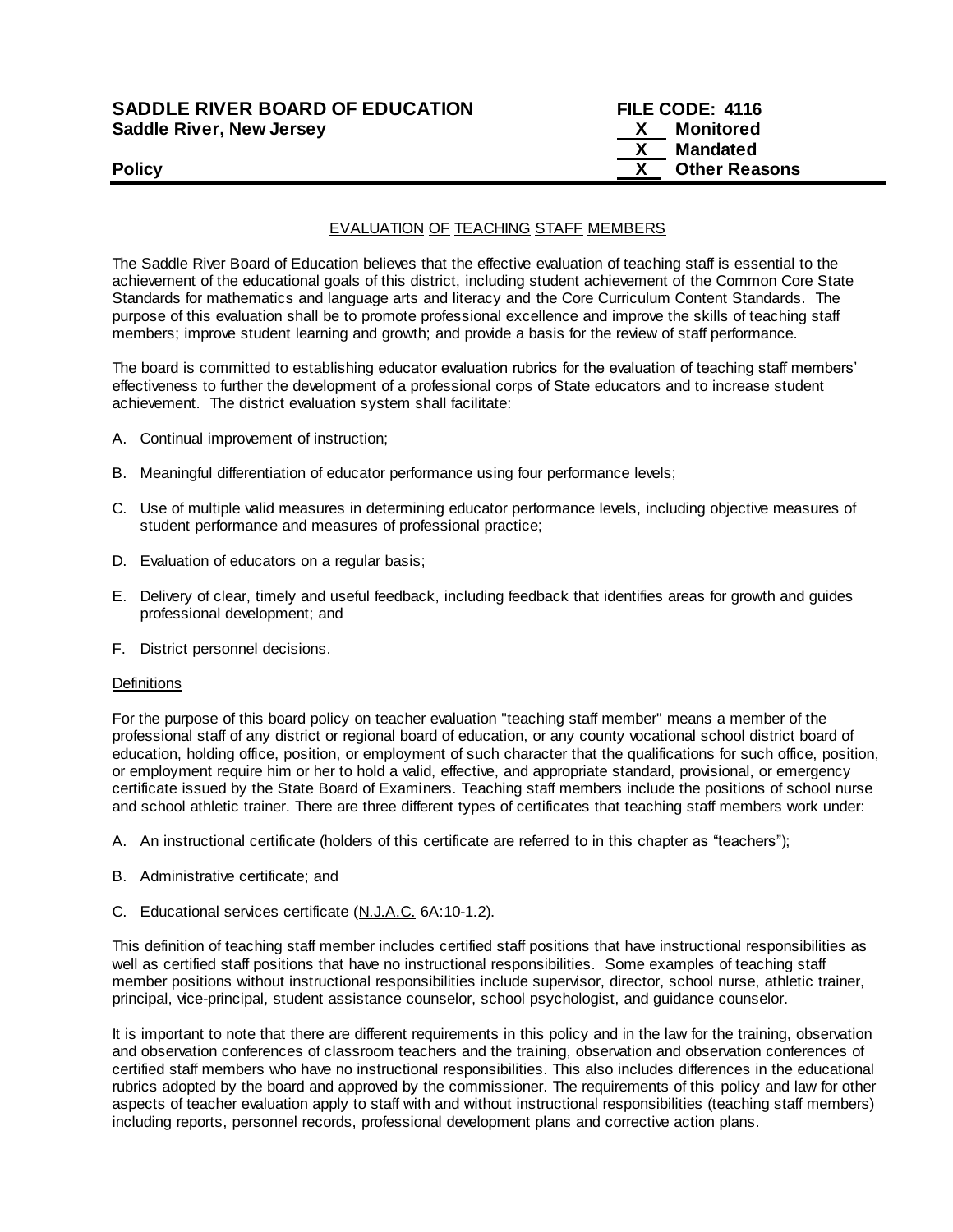#### Board Responsibilities

#### The board shall:

- A. Establish a District Evaluation Advisory Committee to oversee and guide the planning and implementation of the board's evaluation policies and procedures;
- B. Annually adopt the evaluation rubrics and policies and procedures developed by the superintendent that pertain to the evaluation of district staff;
- C. Annually adopt by June 1, Commissioner-approved educator practice instruments and notify the Department of Education which instruments will be used as part of the school district's evaluation rubrics.

The board shall ensure through the superintendent or his or her designee(s) that the following requirements are met:

- A. The superintendent directs the development of and oversees the district evaluation policies and procedures requiring the annual evaluation of all teaching staff members. The superintendent may consult with the District Advisory Evaluation Committee or representatives from School Improvement Panels. The superintendent shall direct the development and oversee:
	- 1. The implementation of board approved evaluation rubrics for all teaching staff members;
	- 2. The assignment of roles and responsibilities for implementation of evaluation policies and procedures;
	- 3. The development of job descriptions and evaluation criteria that are based upon school district goals, student achievement, instructional priorities, and the evaluation regulations promulgated by the Department of Education;
	- 4. The application of methods of data collection and reporting appropriate to each job description, including, but not limited to, the processes for observations for the purpose of evaluation and post-observation conference(s) by the teaching staff member's supervisor, or his or her designee;
	- 5. The preparation of individual professional development plans; and
	- 6. The preparation of an annual written performance report by the teaching staff member's supervisor, or his or her designee, and an annual summary conference between the teaching staff member and his or her supervisor, or the supervisor's designee.
- B. The superintendent notifies all teaching staff members annually of the adopted evaluation policies and procedures no later than October 1. If a staff member is hired after October 1, he/she shall be notified of the policies at the beginning of his or her employment. All teaching staff members shall be notified of amendments to the policy within 10 working days of adoption;
- C. The principal of each school within the school district has established a School Improvement Panel. The panel shall be established annually by August 31;
- D. Data elements shall be collected from the implementation of the teaching and principal practice instruments and the data shall be stored in an accessible and usable format. Data elements shall include, but not be limited to, scores or evidence from observations for the purpose of evaluation; and
- E. Each principal in the district shall certify that any observer who conducts an observation of a teaching staff member meets the statutory observation requirements (N.J.S.A. 18A:6-119, 18A:6-123.b(8), and 18A:27-3.1) and certifies that the teacher member of the School Improvement Panel meets the requirements detailed below and according to law (N.J.A.C. 6A:10-3.2).

#### Training for Teaching Staff Members and Supervisors

The board of education shall ensure, through the superintendent or his or her designee(s) that the following training procedures are observed when implementing the evaluation rubric for all teaching staff members and, when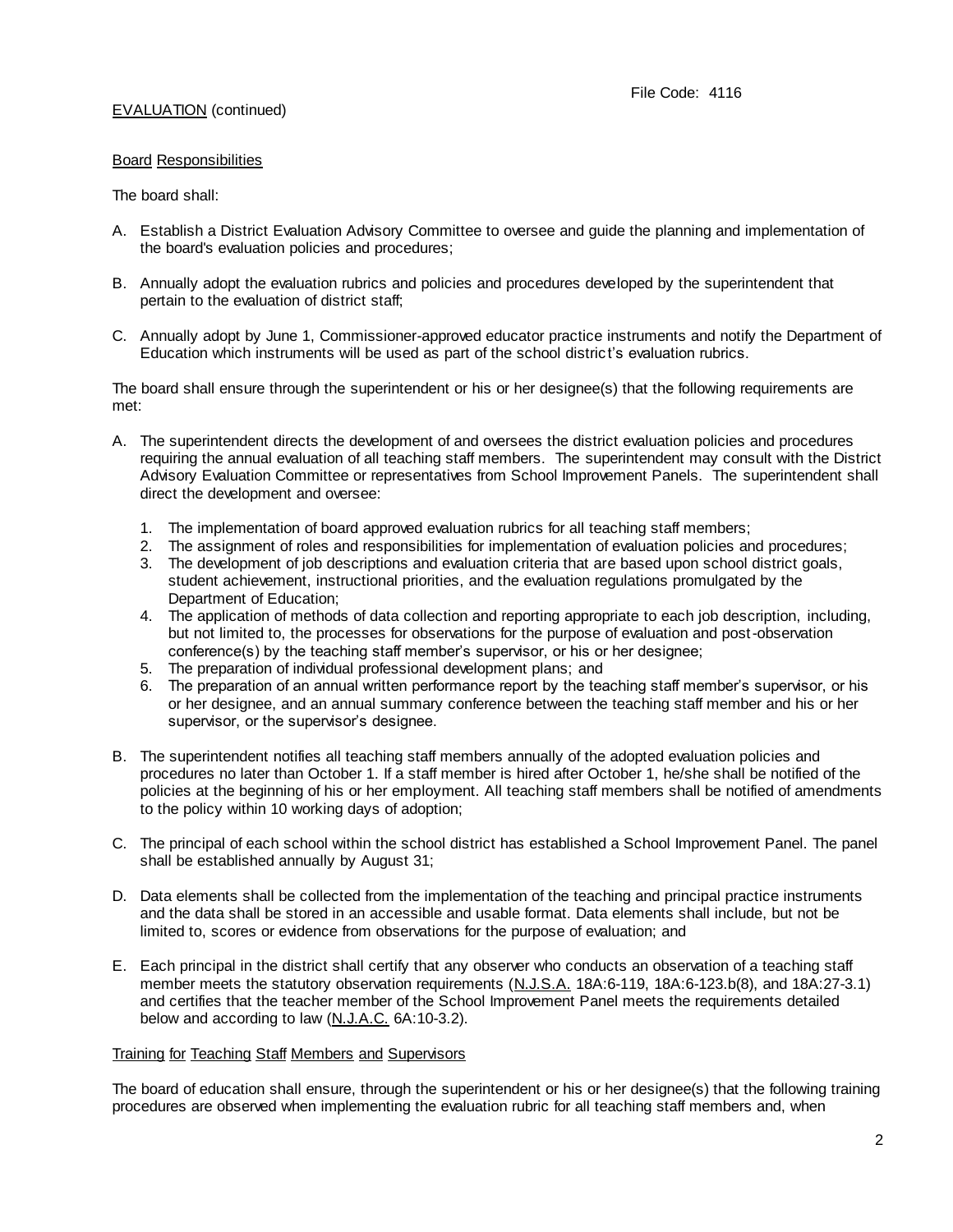applicable, applying the Commissioner-approved educator practice instruments:

### A. Teaching Staff Members

Annual training shall be provided on and descriptions provided of each component of the evaluation rubric for all teaching staff members who are being evaluated. More thorough training shall be provided for any teaching staff member who is being evaluated for the first time. Training shall include detailed descriptions of all evaluation rubric components, including, when applicable, detailed descriptions of student achievement measures and all aspects of the educator practice instruments;

B. Supervisors of Classroom Teachers

"Supervisor" means an appropriately certified teaching staff member, employed in the school district in a supervisory role and capacity, and possessing a school administrator, principal, or supervisor, endorsement as defined in N.J.A.C. 6A:9-1.1.

- 1. Training on the teacher practice instruments shall be provided for any supervisor who will conduct observations for the purpose of evaluation of teachers. Training shall be provided before the observer conducts his or her first observation for the purpose of evaluation;
- 2. Any supervisor who will observe teaching practice for the purpose of increasing accuracy and consistency among observers shall be provided annual updates and refresher training on the teacher practice instruments;
- 3. Each supervisor who will conduct observations for the purpose of evaluation of a teacher shall complete two co-observations annually, during the academic year:
	- a. At least one co-observation shall be completed by December 1;
	- b. Co-observers shall use the double observation to calibrate teacher practice instruments, promote accuracy in scoring, and to continually train themselves on the instrument:
	- c. A co-observation shall count as a required observation as long as the observer meets the requirements of law and this policy (see Teacher Observation and Observation Conferences below). A co-observation shall count as one of the required teacher observations;

The superintendents shall annually certify to the Department of Education that all supervisors of teaching staff members in the school district who are utilizing educator practice instruments have completed training on the instrument and its application and have demonstrated competency in applying the educator practice instrument s.

# **District Evaluation Advisory Committee**

The board of education shall establish a District Evaluation Advisory Committee to oversee and guide the planning and implementation of the district's evaluation policies and procedures. Members of the District Evaluation Advisory Committee shall include representation from the following groups:

- A. Teachers from each school level represented in the school district;
- B. Central office administrators overseeing the teacher evaluation process;
- C. Supervisors involved in teacher evaluation, when available or appropriate; and
- D. Administrators conducting evaluations, including a minimum of one administrator conducting evaluations who participates on a School Improvement Panel.

Members also shall include the superintendent, a special education administrator, a parent, and a member of the district board of education. The superintendent may extend membership on the District Evaluation Advisory Committee to representatives of other groups (N.J.A.C. 6A:10-2.3). (Note: the District Evaluation Advisory Committee is not required after the beginning of the 2017-2018 school year but may be continued at the discretion of the district.)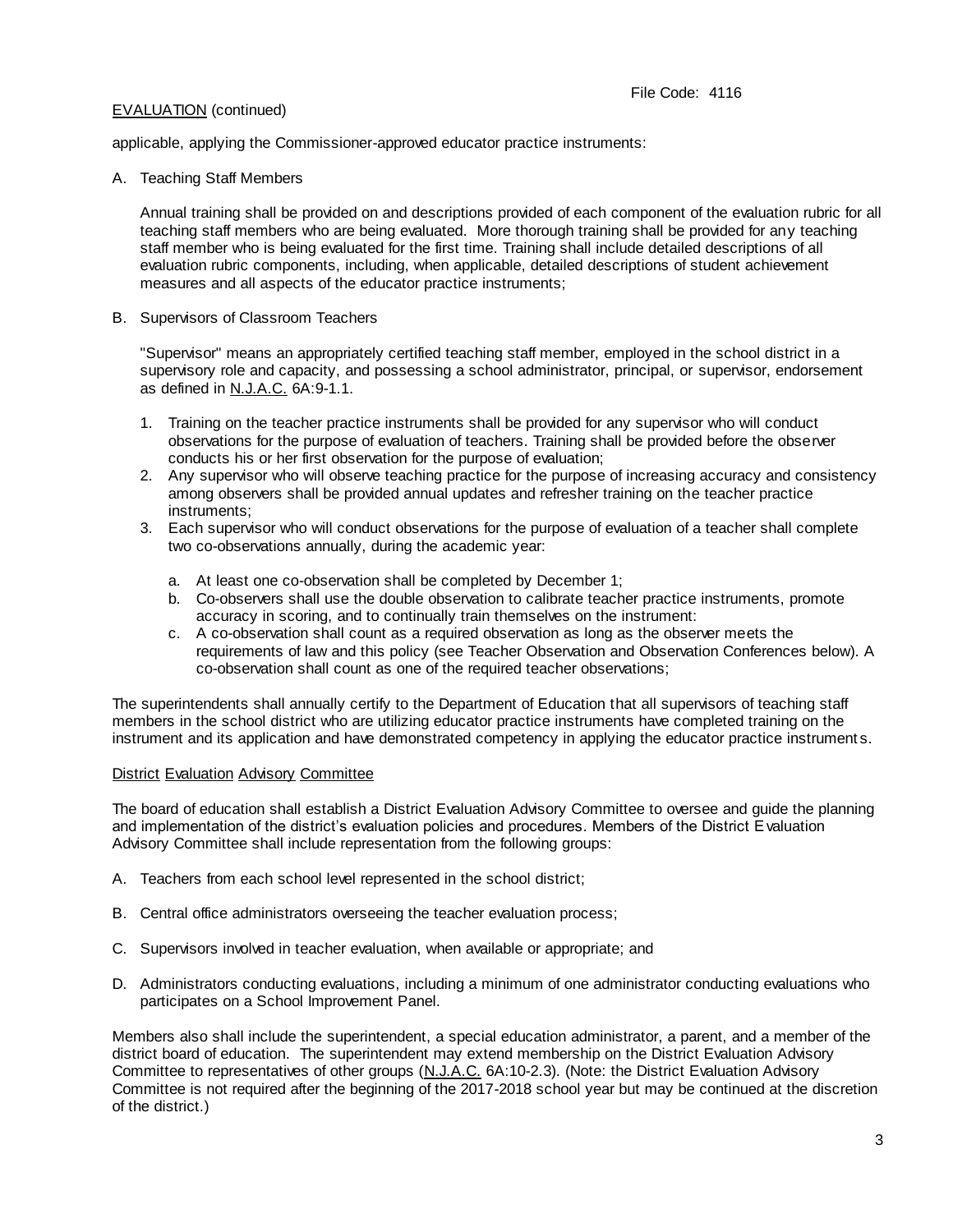#### School Improvement Panel

Each school shall convene a School Improvement Panel. The panel shall include the principal, or his or her designee, an assistant or vice-principal, and a teacher. The principal's designee shall be an individual employed in the district in a supervisory role and capacity who possesses a school administrator, principal, or supervisor endorsement. In the event that an assistant or vice-principal is not available to serve on the panel, the principal shall appoint an additional member to the panel, who is employed in the district in a supervisory role and capacity and who possesses a school administrator certificate, principal certificate, or supervisor certificate.

Any district that has entered a shared services agreement for the functions of the school improvement panel may provide services under that shared services agreement.

The superintendent shall ensure that each school has established a School Improvement Panel that shall include the principal, a vice principal, and a teacher who is chosen by the building principal in consultation with the majority representative. The principal shall establish the panel annually by August 31. The principal may appoint additional members to the School Improvement Panel as long as all members meet the following criteria and the teacher(s) on the panel represents at least one-third of its total membership:

The building principal annually shall choose the teacher(s) on the School Improvement Panel through the following process:

- A. The teacher member shall be a person with a demonstrated record of success in the classroom and who has demonstrated (beginning in academic year 2015-2016) a record of success with an evaluation rating of effective or highly effective in the most recent available annual summative rating;
- B. The teacher member shall be selected in consultation with the majority representative. The majority representative may submit to the principal teacher member nominees for consideration;
- C. The principal shall have final decision making authority and is not bound by the majority representative's list of nominees.

The teacher member shall serve a full academic year, except in case of illness or authorized leave, but may not be appointed more than three consecutive years. All members of the School Improvement Panel shall be chosen by August 31 of each year.

Duties of the School Improvement Panel

The School Improvement Panel shall (N.J.A.C. 6A:10-3.2):

- A. Oversee the mentoring of teachers according to board policy 4112.2 Certification, the State requirements for instructional certification as detailed in N.J.A.C. 6A:9-8, and support the implementation of the school district mentoring plan. Mentoring activities shall be developed in consultation with the school improvement panel;
- B. Conduct evaluations of teachers according to board policy and law (N.J.A.C. 6A:10-2.4 and 4.4);
- C. Ensure corrective action plans for teachers are created in accordance to N.J.A.C. 6A:10-2.5(j) and conduct the mid-year evaluations for teachers who are on a corrective action plan; and
- D. Identify professional development opportunities for all teaching staff members that are tailored to meet the unique needs of the students and staff of the school, and are based on the review of aggregate school-level data, including, but not limited to, educator evaluation and student performance data to support school-level professional development plans described in N.J.A.C. 6A:9-15.5:
	- 1. The teacher member may participate in the conduct of observations for the purpose of evaluation. In order to participate, the teacher member shall have: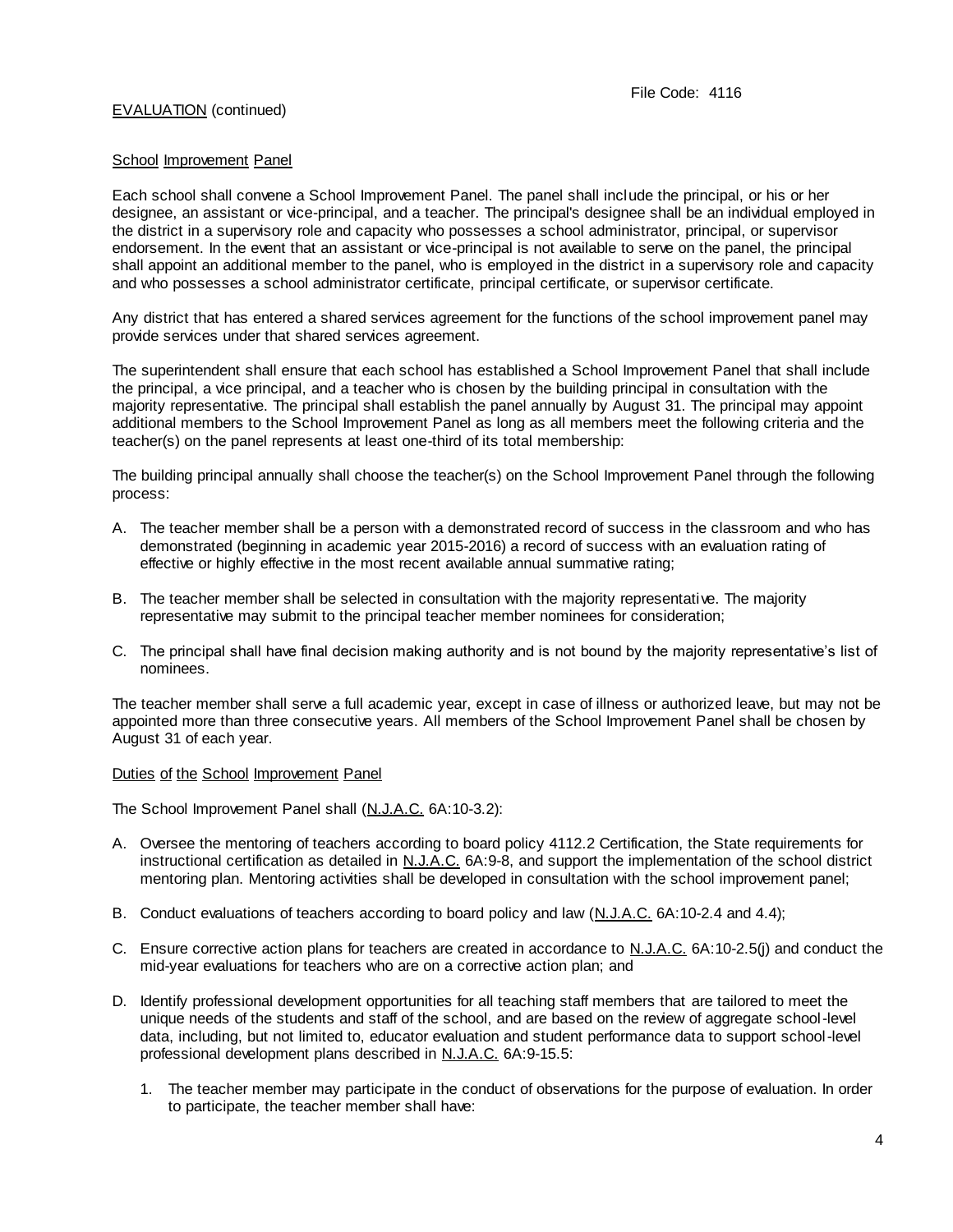- a. Agreement of the majority representative;
- b. An appropriate supervisory certificate; and
- c. Approval of the principal who supervises the teacher being observed.
- 2. The teacher member who participates in the evaluation process shall not serve concurrently as a mentor under N.J.A.C. 6A:9-8.4.

#### Components of Teacher Evaluation

The components of teacher evaluation shall include the following:

- A. Board approved evaluation rubrics that include;
	- 1. Student achievement components as described in N.J.A.C. 6A:10-4.2:
		- a. Medium student growth percentile:
		- b. Student growth objectives;
	- 2. Measures of teacher practice determined through a teacher practice instrument for the observation of teachers and other measures;
- B. A professional development plan (PDP);
- C. An annual summary conference between supervisors and teaching staff members shall be held before the written performance report is filed;
- D. An annual performance report that is a written appraisal of the teaching staff member's performance prepared by a supervisor based on the evaluation rubric for his or her position.

The teacher shall submit his or her written objections of the evaluation within 10 teaching staff member working days following the conference. The objections shall be attached to each party's copy of the annual written performance report.

### Evaluation Rubrics for Teaching Staff Members

The board shall annually adopt evaluation rubrics approved by the commissioner for all teaching staff members. The evaluation rubrics shall have four defined annual ratings: ineffective, partially effective, effective, and highly effective. The evaluation rubric is a set of criteria, measures, and processes used to evaluate all teaching staff members in the district. Evaluation rubrics consist of measures of professional practice, based on educator practice instruments and student outcomes.

The board shall adopt an evaluation rubric specifically for teachers and evaluation rubrics for other categories of teaching staff members (N.J.A.C. 6A:10-2.1).

The board may adopt a model evaluation rubric that has been reviewed and accepted by the Commissioner. A model teaching or principal evaluation rubric includes a teacher or principal practice instrument that appears on the Department of Education's list of approved educator practice instruments.

The board may also select an educator evaluation rubric other than the model rubric that at a minimum includes the standards set forth in law (N.J.S.A. 18A:6-123) and has four defined annual ratings: ineffective, partially effective, effective, and highly effective.

All evaluation rubrics for teaching staff members shall be submitted to the Commissioner by June 1 for approval by August 1 of each year (N.J.A.C. 6A:10-2.1c).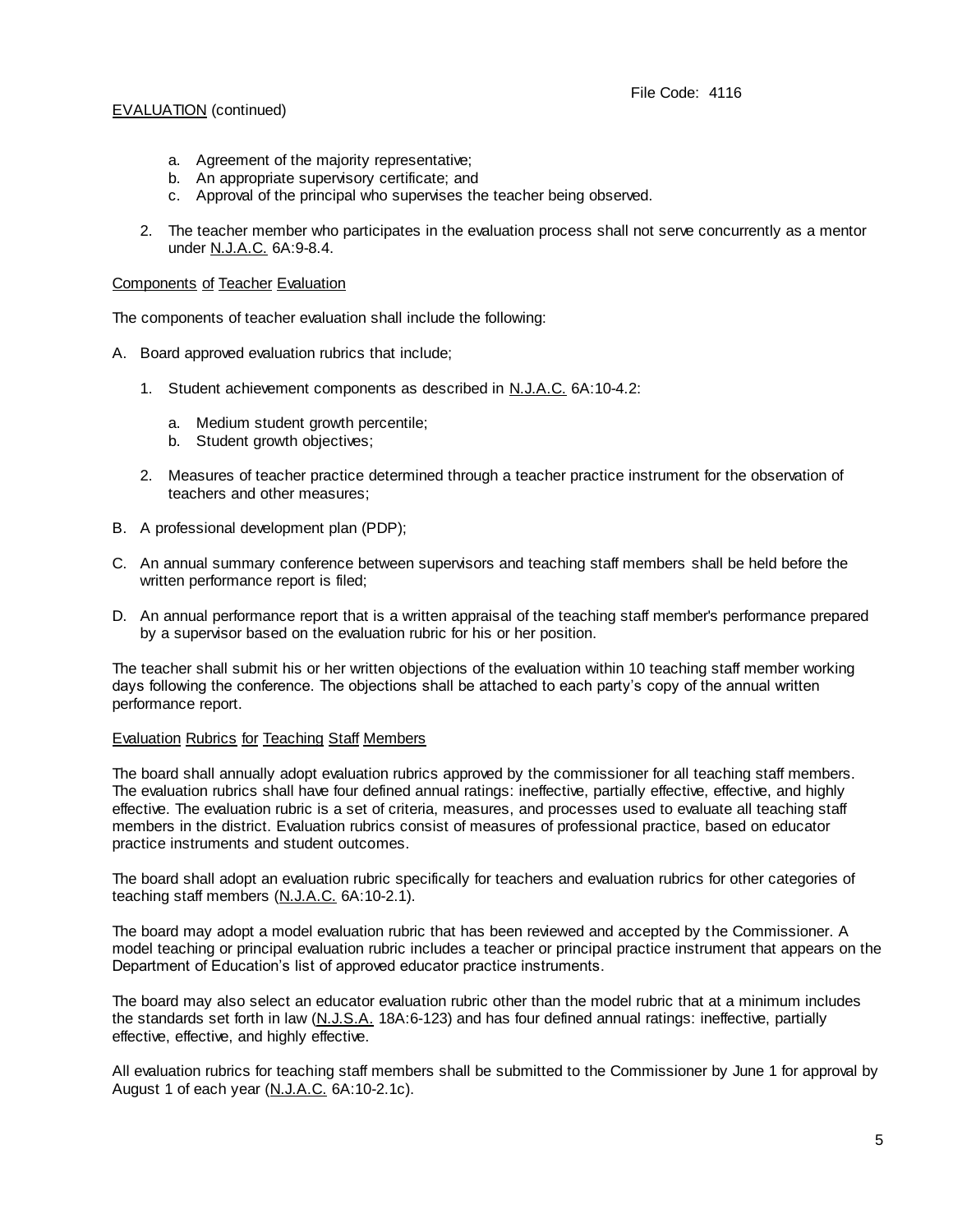The superintendent shall develop, in consultation with teaching staff members, job descriptions for each teaching staff member position and evaluation criteria for said positions based directly upon the job description. The job description shall be concise, stating major responsibilities as briefly as possible. All job descriptions shall be presented to the board for approval.

# Evaluation Rubric and Practice Instrument for Teachers

# A. Teacher Evaluation Rubric

The evaluation rubrics for all classroom teachers shall include the requirements described in N.J.S.A. 18A:6-123, including, but not limited to:

- 1. Measures of student achievement:
	- a. Median student growth percentile for teachers who teach at least one course or group within a course that falls within a standardized-tested grade or subject; and
	- b. Student growth objectives for all teachers developed in consultation with their principal or his or her designee.
- 2. Measures of teacher practice determined through a teacher practice instrument and other measures including teacher practice components, observation and observation conferences and summary reports.
- B. Teacher Practice Instrument

The teacher practice instrument shall be approved by the Commissioner and shall:

- 1. Include domains of professional practice that align to the New Jersey Professional Standards for Teachers (N.J.A.C. 6A:9-3);
- 2. Include scoring guides for assessing teacher practice that differentiate among a minimum of four levels of performance, and the differentiation has been shown in practice and/or research studies. Each scoring guide shall:
	- a. Clearly define the expectations for each rating category;
	- b. Provide a conversion to the four rating categories: highly effective, effective, partially effective, and ineffective;
	- c. Be applicable to all grades and subjects; or to specific grades and/or subjects if designed explicitly for the grades and/or subjects; and
	- d. Use clear and precise language that facilitates common understanding among teachers and administrators;
- 3. Rely, to the extent possible, on specific, discrete, observable, and/or measurable behaviors of students and teachers in the classroom with direct evidence of student engagement and learning; and
- 4. Include descriptions of specific training and implementation details required for the instrument to be effective.

For commissioner-approval of a teacher practice instrument in 2015 or any year thereafter, the instrument shall include a process to assess competency on the evaluation instrument which the district may choose to use as a measure of competency.

# Observation: Tenured and Nontenured Classroom Teachers

Each teacher shall be observed at least three times during each school year but not less than once during each semester.

A. "Long observation" means an observation for the purpose of evaluation that is conducted for a minimum duration of 40 minutes or one class period, whichever is shorter.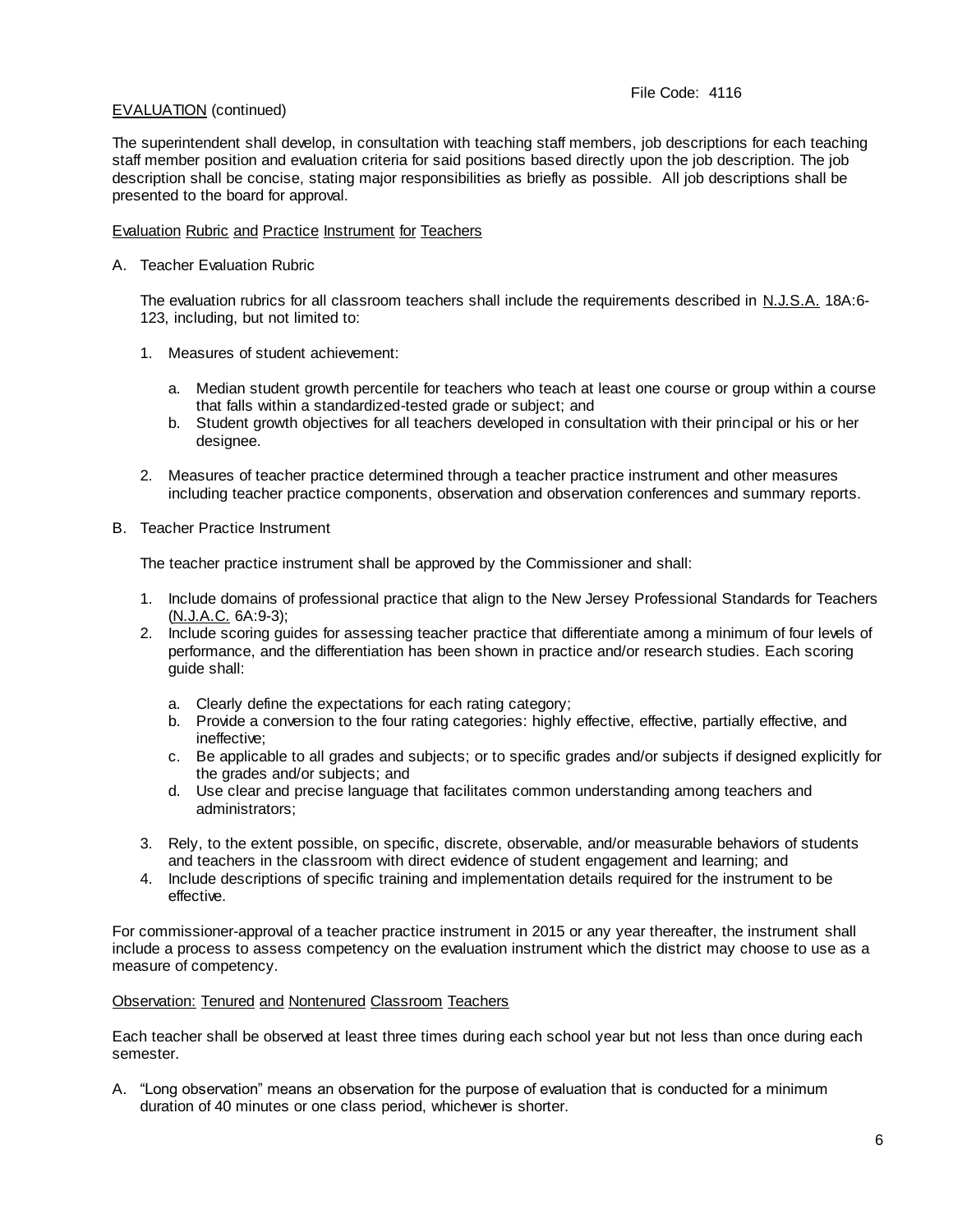- B. "Short observation" means an observation for the purpose of evaluation that is conducted for at least 20 minutes.
- C. Each observation required for the purpose of evaluations shall be conducted for the minimum duration based on the following groups:
	- 1. A nontenured teacher who is in his or her first or second year of teaching in the school district shall receive at least two long observations and one short observation;
	- 2. A nontenured teacher who is in his or her third or fourth year of teaching in the school district shall receive at least one long observation and two short observations;
	- 3. A tenured teacher shall receive at least three short observations.
- D. Each teacher shall be observed at least three times during each school year but not less than once during each semester. For all teachers:
	- 1. At least one of the required observations shall be announced and preceded by a pre-conference;
	- 2. At least one of the required observations shall be unannounced;
	- 3. The superintendent shall decide whether the third required observation is announced or unannounced;
	- 4. Observations for all other teachers shall occur prior to the annual summary conference, which shall occur prior to the end of the academic school year.
- E. For nontenured teachers specifically:

In addition to the requirements as stated above in "D" for all teachers, the following shall apply to nontenured teaching staff member observation (nontenured teaching staff members include all nontenured professional staff who possess a valid and effective standard or a provisional or emergency certification):

- 1. Non tenured teachers shall receive a minimum of three observations that are to take place before April 30 each year; and
- 2. Non tenured teachers shall be observed during the course of the year by more than one appropriately certified supervisor, either simultaneously or separately, by multiple observers, with the following provisions:
	- a. A co-observation shall fulfill the requirement for multiple observers.
	- b. One co-observation shall count as one required observation as described in "A" above.

All teacher staff members assigned a corrective action plan shall receive a mid-year evaluation that will include a minimum of one additional observation and post-observation conference (as detailed below under Corrective Action Plans).

### Observation Conferences for Teachers

The following procedures shall apply to teacher observation conferences:

- A. At least one of the required observations shall be announced and preceded by a pre-conference. The preconference shall occur within seven teaching staff member working days prior to the observation, not including the day of the observation;
- B. A post-observation conference shall be required for all observations, announced, unannounced, long, short, and/or required by a corrective action plan;
- C. The post-conference shall occur no more than 15 teaching staff member working days following each observation;
- D. A supervisor who was present at the observation shall conduct a post-observation conference with the teacher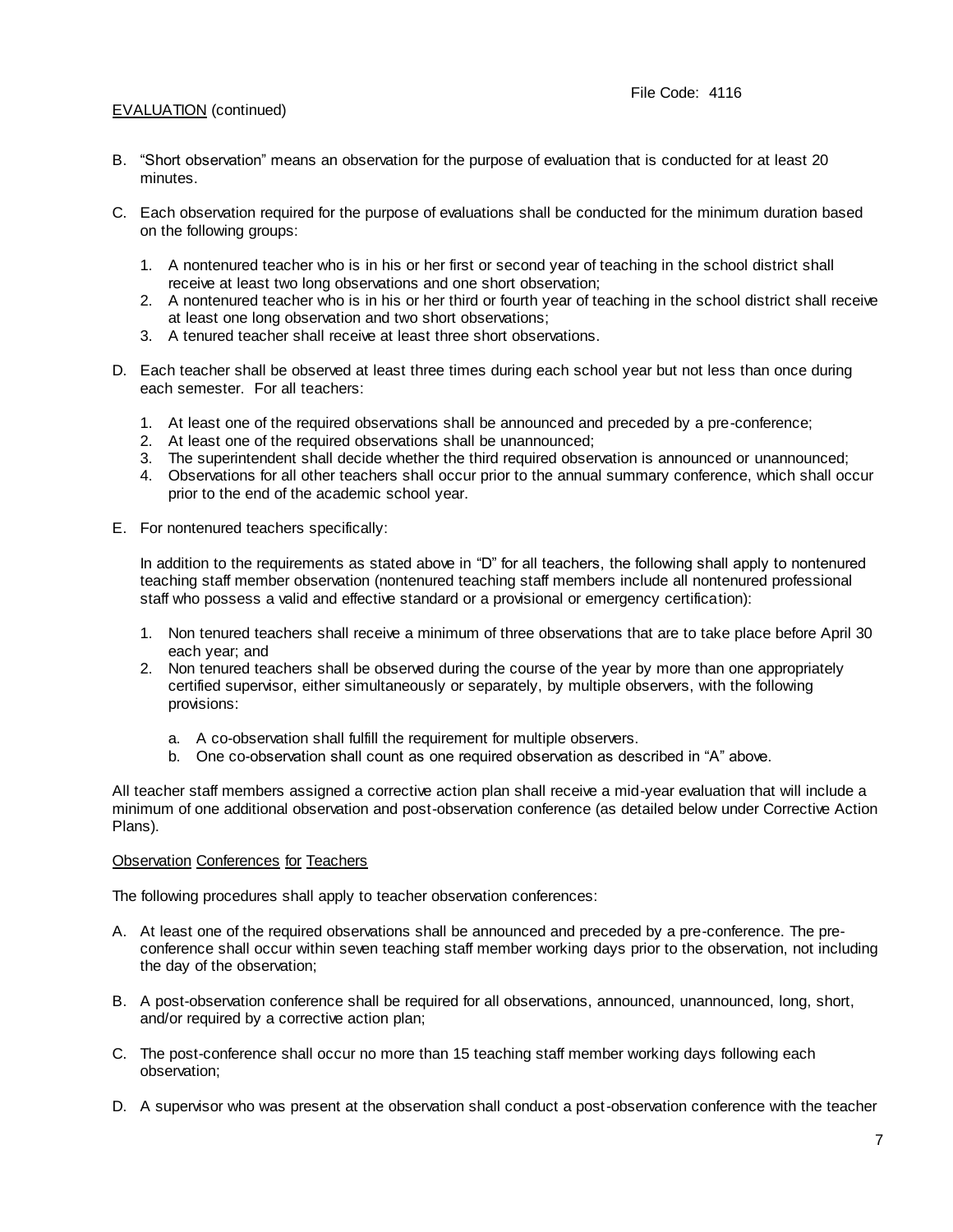being observed;

- E. The post-observation conference shall be for the purpose of reviewing the data collected at the observation, connecting the data to the teacher practice instrument and the teacher's individual professional development plan, collecting additional information needed for the evaluation of the teacher, and offering areas to improve effectiveness; and
- F. If agreed to by the teacher, post-observation conferences for short observations of tenured teachers who are not on a corrective action plan may be conducted via written communication, including electronic.

Following each observation a post-observation conference shall be conducted and documented.

One post-observation conference may be combined with a teacher's annual summary conference as long as it occurs within the required 15 teaching staff member working days following the observation for the purpose of evaluation.

A written observation/evaluation report shall be signed by the supervisor who conducted the observation and postobservation and the teacher who was observed.

The teacher shall submit his or her written objection(s) of the evaluation within 10 teaching staff member working days following the conference. The objection(s) shall be attached to each party's copy of the annual written performance report.

## Annual Written Performance Report for Teachers

The annual written performance report shall be prepared by the teaching staff members who participated in the evaluation of the teaching staff member. In the case of a teacher, the annual written performance report shall be prepared by the teacher's principal, or his or her designee, and shall include, but not be limited to:

- A. A summative rating based on the evaluation rubric, including, when applicable, a total score for each component as described in N.J.A.C. 6A:10-4 and 5 including the student achievement components (medium student growth percentile, student growth objectives), the teacher practice component, and teacher observation. The four summative performance ratings are:
	- 1. Highly effective;
	- 2. Effective;
	- 3. Partially effective;
	- 4. Ineffective.
- B. Performance area(s) of strength and area(s) needing improvement based upon the job description, observations for the purpose of evaluation and, when applicable, the educator practice instrument;
- C. An individual professional development plan developed by the supervisor and the teaching staff member or, when applicable, a corrective action plan from the evaluation year being reviewed in the report; and
- D. A summary of student achievement or growth indicators, when applicable.

The teaching staff member and the preparer of the annual written performance report shall sign the report within five working days of the review.

### Annual Summary Conference for Teachers

The annual summary conference between supervisors and teaching staff members shall be held before the written performance report is filed. The conference shall include, but not be limited to, a review of the following:

A. The performance of the teaching staff member based upon the job description and, when applicable, the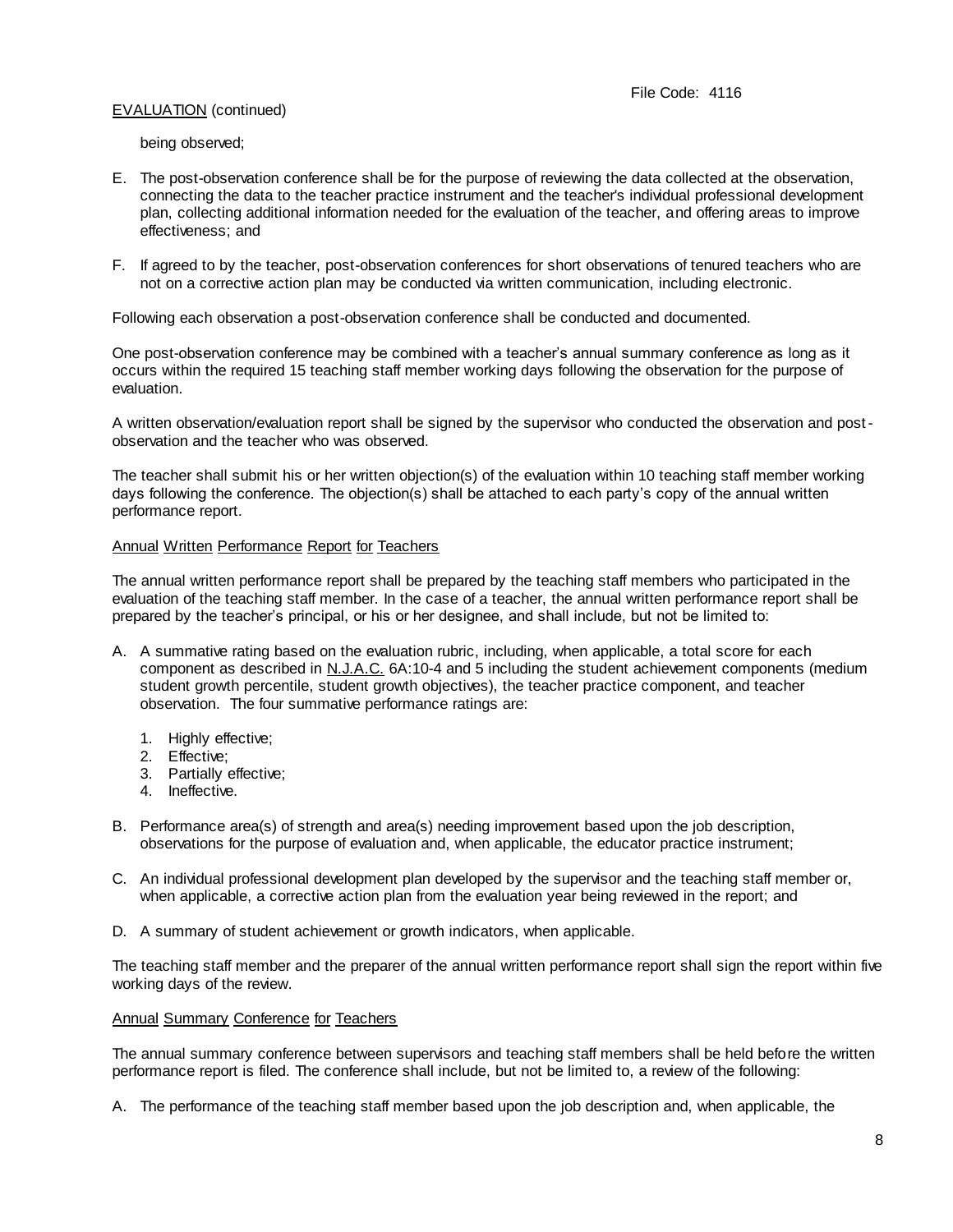scores or evidence compiled using the teaching staff member's evaluation rubric, including the education practice instrument;

- B. The progress of the teaching staff member toward meeting the objectives of the individual professional development plan or, when applicable, the corrective action plan;
- C. Available indicators or scores of student achievement or growth, when applicable, such as student growth objective scores and student growth percentile scores; and
- D. The preliminary annual written performance report.

If any scores for the teaching staff member's evaluation rubric are not available at the time of the annual summary conference due to pending assessment results, the annual summative evaluation rating shall be calculated once all component ratings are available.

## Observation, Conference, Written Evaluation and Annual Performance Report: Teaching Staff Members

The superintendent shall determine the duration of the observations required for other nontenured teaching staff members who hold a valid and effective standard, provisional or emergency certificate including the school nurse and athletic trainer. Observations for nontenured teaching staff members include, but are not limited to: observations of meetings, student instruction, parent conferences, and case-study analysis of a significant student issue. The observation shall:

- A. Be followed within 15 working days by a conference between the administrative or supervisory staff member who has made the observation and written evaluation, and the nontenured teaching staff member;
- B. Be followed by both parties to such a conference signing the written evaluation report and each retaining a copy for his or her records; and
- C. Allow the nontenured teaching staff member to submit his or her written objection(s) of the evaluation within 10 teaching staff member working days following the conference. The objection(s) shall be attached to each party's copy of the annual written performance report.

All teacher staff members assigned a corrective action plan shall receive a mid-year evaluation that will include a minimum of one additional observation and post-observation conference (as detailed below under Corrective Action Plans).

### Personnel Records of Teaching Staff Members

The board shall add all written performance reports and supporting data, including, but not limited to, indicators of student progress and growth for a teaching staff member as part of his or her personnel file. The records shall be confidential and shall not be subject to public inspection or copying according to the Open Public Records Act and board policy 4112.6/4212.6 Personnel Records.

### Teacher Professional Development Plans

To meet the state professional development requirements, each teacher whose position requires possession of the instructional or education services certificate shall be guided by an individualized professional development plan (PDP), which shall include at least 20 hours per year of qualifying activities. The 20-hour annual requirement shall be reduced by a pro rata share reflecting the use of family or medical leave. It is the individual teacher's responsibility in accordance with district policies, to assure that a teacher meets the professional development requirement. There is no mandated financial obligation on the part of the district.

The content of each PDP shall be developed by each teacher's supervisor in consultation with the teacher and shall align with the Professional Standards for Teachers in N.J.A.C. 6A:9-3.3 and the Standards for Professional Learning in N.J.A.C. 6A:9-15.3.3. The PDP shall be effective for one year and shall specify, at a minimum: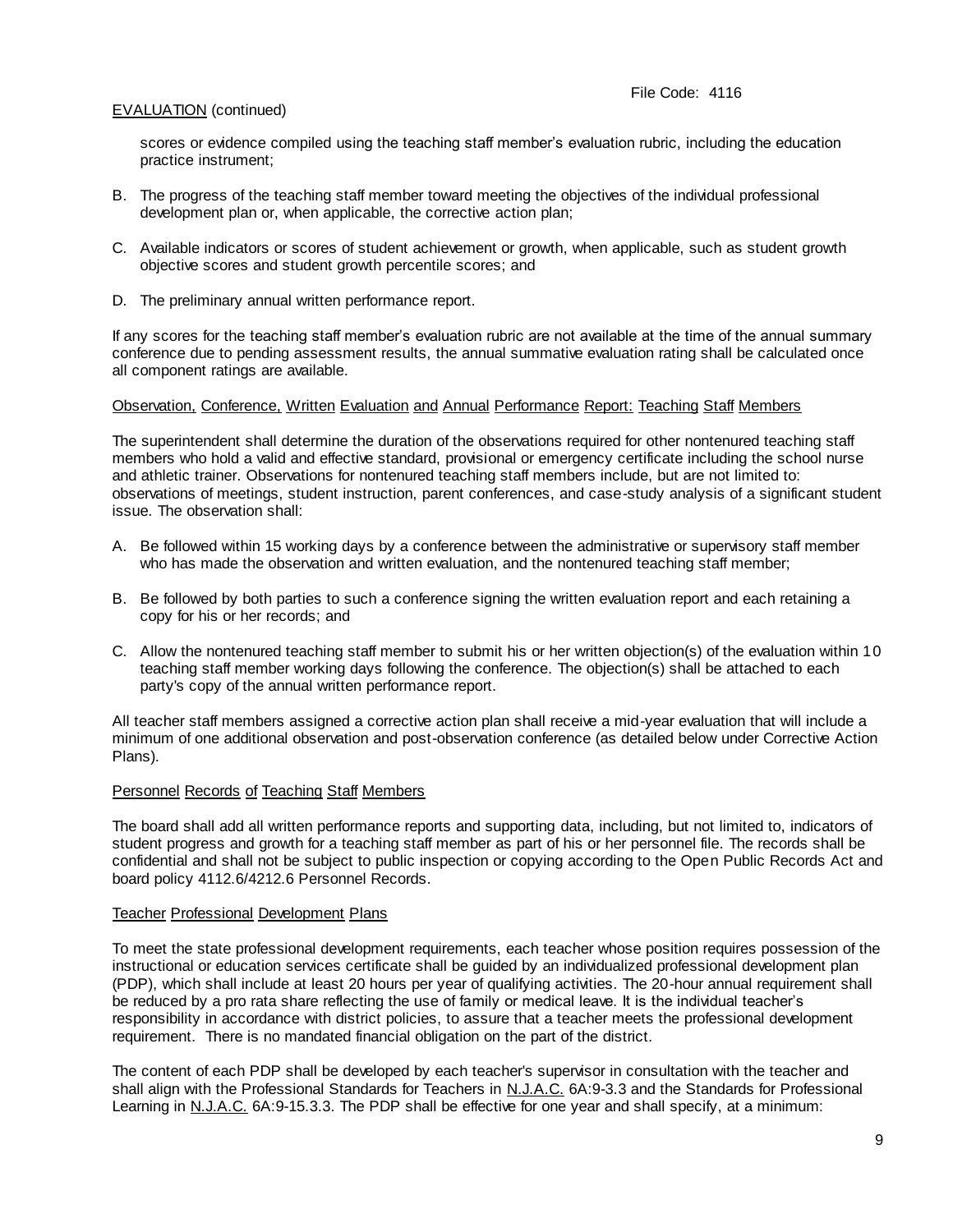- A. One area for development of professional practice derived from the results of observations and evidence accumulated through the teacher's annual performance evaluation;
- B. As appropriate, an additional area for development of professional practice aligned to the teacher's role as a member of his or her collaborative professional learning team. The professional learning team consists of teachers, school leaders, and other administrative, instructional, and educational services staff members who commit to working together to accomplish common goals and who are engaged in a continuous cycle of professional improvement focused on;
	- 1. Evaluating student learning needs through ongoing reviews of data on student performance; and
	- 2. Defining a clear set of educator learning goals based on the rigorous analysis of these data.
- C. As appropriate, an additional area for development of professional practice aligned with school and/or district improvement plans and goals; and
- D. Any requirements for professional development stipulated elsewhere in statute or regulation.

The progress of each teacher in meeting the goals of the PDP must be determined annually and aligned to the district process for teacher evaluation. Progress on the PDP must be discussed during a minimum of one annual conference between the teacher and his or her supervisor. Each teacher shall provide evidence of progress toward meeting the requirements of his or her individual PDP, and this evidence must be reviewed as part of each conference. The PDP shall be revised at a minimum annually but may be adjusted as necessary to support the teacher's progress. All teachers shall have an individual PDP within 30 instructional days of the beginning of their respective teaching assignments.

A teacher's individual PDP goals may necessitate more than the recommended minimum requirements. The PDP shall accommodate additional professional development as necessary. Additional hours of qualifying activities m ay be required for teachers in low-performing schools, as determined by the commissioner.

The board of education shall ensure that all teachers receive the necessary opportunities, support, and resources to engage in ongoing professional learning and to complete the requirements of their respective PDPs.

### Corrective Action Plans for Teaching Staff Members

When a teaching staff member is rated ineffective or partially effective on the annual summative evaluation, as measured by the evaluation rubrics, a corrective action plan shall be developed by the teaching staff member and the superintendent or the teaching staff member's supervisor.

When the summative evaluation rating is calculated before the end of the school year, the teacher and supervisor shall meet to develop and discuss the corrective action plan prior to September 15 of the following school year. The conference to develop and discuss the corrective action plan may be combined with the teaching staff member's annual summary conference that occurs at the end of the year of evaluation.

When the ineffective or partially effective summative evaluation rating is received after the start of the school year following the year of evaluation, then the teacher and supervisor shall meet to develop and discuss the corrective action within 15 teaching staff member working days following the district's receipt of the summative rating.

The content of the corrective action plan shall replace the content of the individual professional development plan until the next annual summary conference.

The content of the corrective action plan shall:

- A. Address areas in need of improvement identified in the educator evaluation rubric;
- B. Include specific, demonstrable goals for improvement;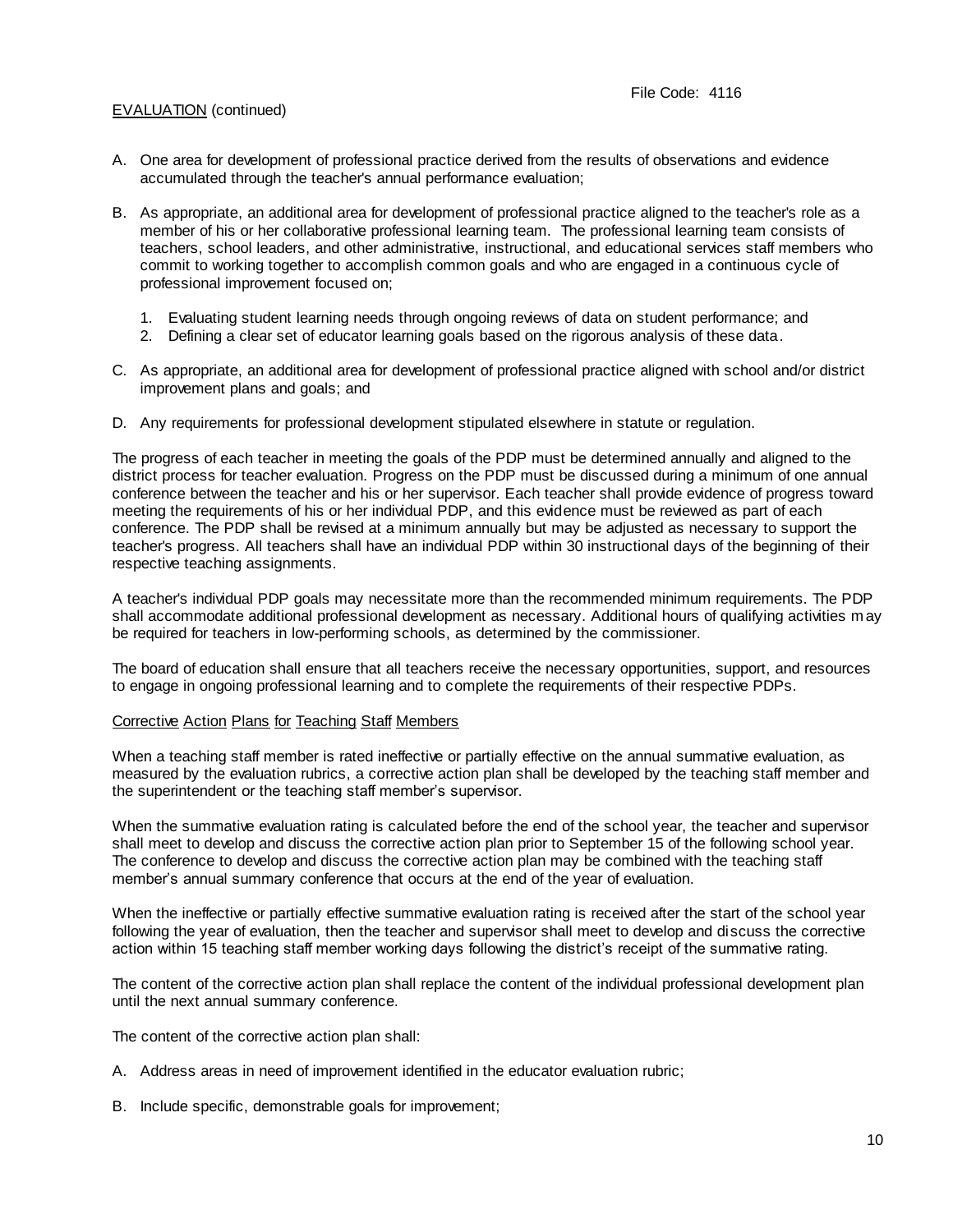- C. Include responsibilities of the evaluated employee and the school district for the plan's implementation; and
- D. Include timelines for meeting the goal(s).

The teaching staff member's supervisor, or his or her designee, and the teaching staff member on a corrective action plan shall discuss the teaching staff member's progress toward the goals outlined in the corrective action plan during each post-observation conference that is required by the district evaluation policies and procedures.

Progress toward the teaching staff member's goals outlined in the corrective action plan, and data and evidence collected by the supervisor and/or the teaching staff member to determine progress between the time the corrective action plan began and the next annual summary conference, shall be documented in the teaching staff member's personnel file and reviewed at the annual summary conference or the mid-year evaluation, when applicable.

Progress toward the teaching staff member's goals outlined in the corrective action plan may be used as evidence in the teaching staff member's next annual summative evaluation; however, such progress shall not guarantee an effective rating on the next summative evaluation.

Responsibilities of the evaluated employee on a corrective action plan shall not be exclusionary of other plans for improvement determined to be necessary by the teaching staff member's supervisor.

#### Mid-Year Evaluation of the Corrective Action Plan

The School Improvement Panel shall conduct mid-year evaluations for teachers with a corrective action plan. If the corrective action plan was created on or prior to September 15 of the academic year, the mid-year evaluation shall occur before February 15. If the corrective action plan was created after September 15, the mid-year evaluation shall occur before the annual summary conference. In addition to the other annually required teacher observations and post-observation conferences, the mid-year evaluation of teachers on a corrective action plan, shall include, at a minimum:

- A. One observation, the length of which shall be determined by the superintendent or the principal;
- B. One post-observation conference during which progress toward the teacher's goals outlined in the corrective action plan shall be reviewed;

Tenured teachers with a corrective action plan shall be observed by multiple observers.

#### **Implementation**

This policy and related procedures shall be reviewed at least yearly, and any necessary revisions made before readoption by the board.

Nothing in this policy shall override any conflicting provision of the collective bargaining agreement. No bargaining agreement entered into after July 2013 shall conflict with the education evaluation system established pursuant to administrative code.

The board shall ensure that the superintendent notifies each teaching staff member of the board adopted evaluation policies and procedures no later than October 1. If a staff member is hired after October 1, the teaching staff member shall be notified of the evaluation policies and procedures at the beginning of his or her employment. All teaching staff members shall be notified of amendments to the policy within 10 working days of adoption.

| Adopted:             | <b>March 2007</b> |
|----------------------|-------------------|
| NJSBA Review/Update: | April 2014        |
| Readopted:           | December 2014     |